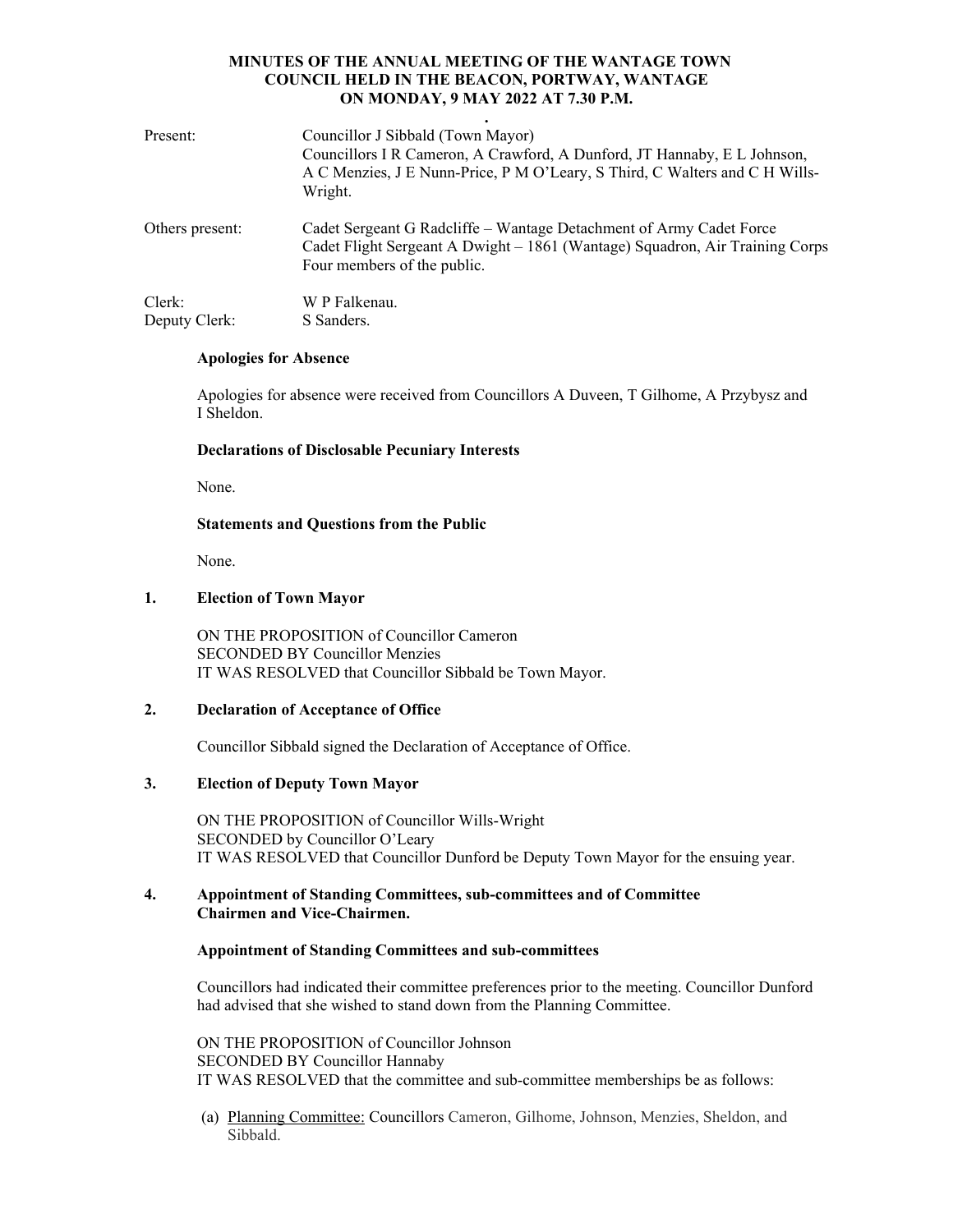- (b) Leisure and Amenities: Councillors Duveen, Hannaby, Johnson, Menzies, Nunn-Price, O'Leary, Sheldon, Sibbald and Walters.
- (c) Promotion, Communication and Events Committee: Councillors Crawford, Gilhome, Hannaby, Nunn-Price, Sibbald and Wills-Wright.
- (d) Policy, Management and Finance Committee: All Councillors.
- (e) Health Sub-committee: Councillors Crawford, Dunford, Hannaby, Johnson, Menzies, Sheldon, Sibbald and Walters.
- (f) Staffing sub-committee: Councillors Crawford, Hannaby, Johnson, Sibbald and Wills-Wright.
- (g) Climate Emergency sub-committee: Councillors Cameron, Crawford, Dunford, Duveen, Hannaby, Johnson, Nunn-Price, A Przybysz, Walters and Wills-Wright.

#### **Appointment of Chairmen and Vice-Chairmen of Committees and sub-committees**

These are as follows:

(a) Planning Committee:

ON THE PROPOSITION of Councillor Sibbald SECONDED BY Councillor Dunford IT WAS RESOLVED that Councillor Johnson be Chairman of the Planning Committee.

ON THE PROPOSITION of Councillor Wills-Wright SECONDED BY Councillor Menzies IT WAS RESOLVED that Councillor Cameron be Vice-Chairman of the Planning Committee.

(b) Leisure and Amenities Committee:

ON THE PROPOSITION of Councillor Menzies SECONDED BY Councillor Johnson IT WAS RESOLVED that Councillor Hannaby be Chairman of the Leisure and Amenities Committee.

ON THE PROPOSITION of Councillor Sibbald SECONDED BY Councillor Hannaby IT WAS RESOLVED that Councillor Johnson be Vice-Chairman of the Leisure and Amenities Committee.

(c) Promotion, Communication and Events Committee:

ON THE PROPOSITION of Councillor Hannaby SECONDED BY Councillor Walters IT WAS RESOLVED that Councillor Wills-Wright be Chairman of the Promotion, Communication and Events Committee.

ON THE PROPOSITION of Councillor Wills-Wright SECONDED BY Councillor Hannaby IT WAS RESOLVED that Councillor Gilhome be Vice-Chairman of the Promotions, Communication and Events Committee.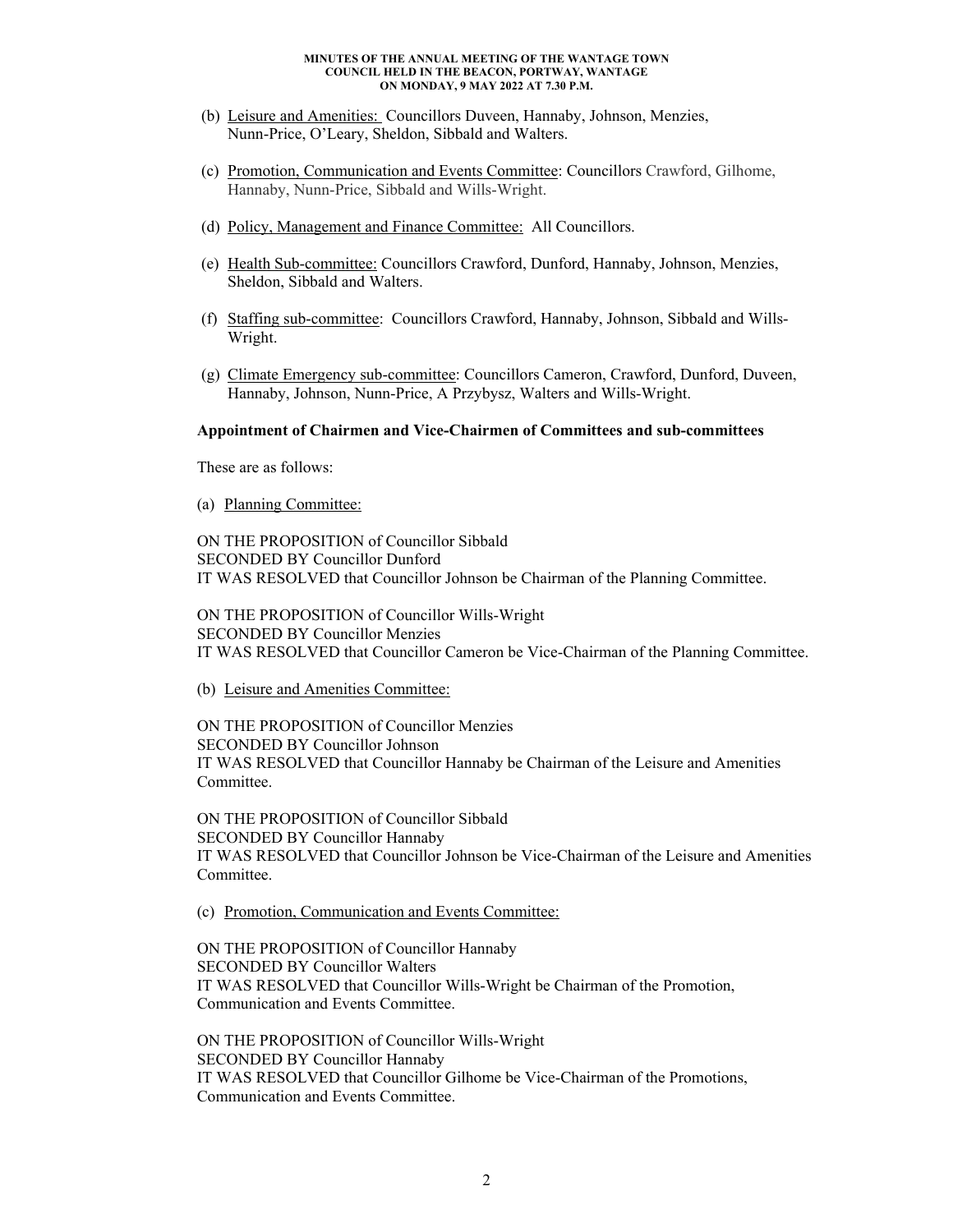#### (d) Policy, Management and Finance Committee:

## ON THE PROPOSITION of Councillor Hannaby SECONDED BY Councillor Walters IT WAS RESOLVED that Councillor Crawford be Chairman of the Policy, Management and Finance Committee.

ON THE PROPOSITION of Councillor Johnson SECONDED BY Councillor Cameron IT WAS RESOLVED that Councillor Sheldon be Vice-Chairman of the Policy, Management and Finance Committee.

e) Health Sub-committee

ON THE PROPOSITION of Councillor Crawford SECONDED BY Councillor Menzies IT WAS RESOLVED that Councillor Hannaby be Chairman of the Health Sub-committee.

ON THE PROPOSITION of Councillor Sibbald SECONDED BY Councillor Johnson IT WAS RESOLVED that Councillor Sheldon be Vice-Chairman of the Health Sub-committee.

### f) Staffing Sub-committee

Councillor Sibbald, as Town Mayor, was to be Chairman of the Staffing Sub-committee.

# g) Climate Emergency Sub-committee

ON THE PROPOSITION of Councillor Cameron SECONDED BY Councillor O'Leary IT WAS RESOLVED that Councillor Dunford be Chairman of the Climate Emergency Subcommittee.

ON THE PROPOSITION of Councillor Dunford SECONDED BY Councillor Walters IT WAS RESOLVED that Councillor Johnson be Vice-Chairman of the Climate Emergency Subcommittee

### **5. Appointment of Members on Joint Committees**

(a) Wantage and Grove Traffic Advisory Committee:

ON THE PROPOSITION of Councillor Crawford SECONDED BY Councillor Hannaby IT WAS RESOLVED that Councillors Cameron, Gilhome and Nunn-Price, and Sue Thwaite of the mobility group, be members of the Wantage and Grove Traffic Advisory Committee.

### **6. Appointment of Representatives on Other Bodies**

ON THE PROPOSITION of Councillor Sibbald

IT WAS RESOLVED that the following be appointed as representatives on other bodies:

- (a) Vale and Downland Museum (Wantage) Councillor Cameron
- (b) Letcombe Brook Project Councillors Crawford and Gilhome
- (c) Vale Community Impact Councillor Walters
- (d) Parish transport representative Councillors Gilhome and Nunn-Price
- (e) Executive Committee of Wantage, Grove and District Twinning Association Councillor Hannaby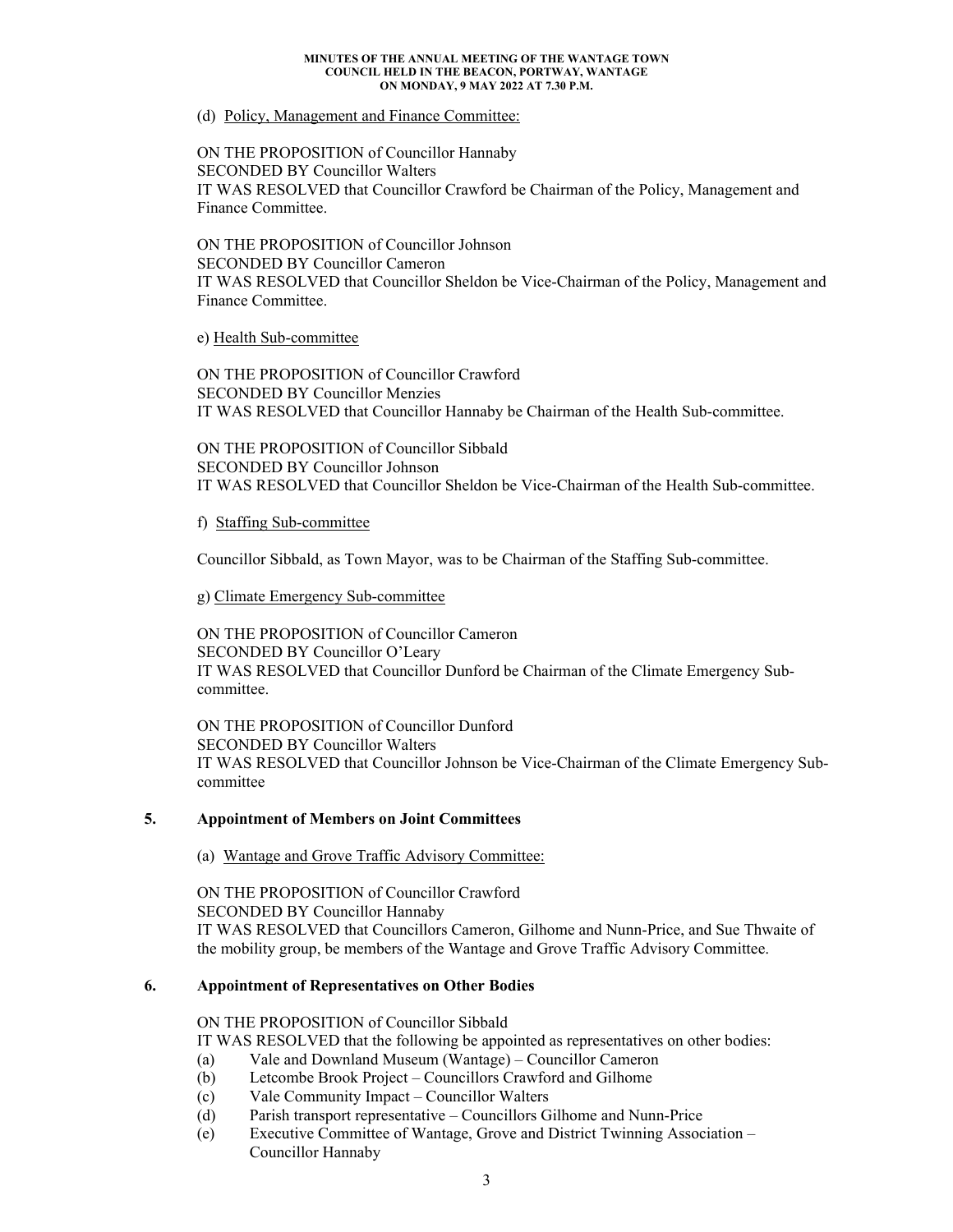- (f) Dickensian Evening Working Party Councillors Hannaby, O'Leary and Third.
- (g) Friends of Sweatbox Councillor Menzies
- (h) Wantage and Grove Community Led Children's Services Councillor Hannaby
- (i) Trustee of Robert Stiles Almshouse Councillor Sibbald

### **7. Appointment of Town Mayor's Cadets**

The Town Mayor welcomed Cadet Sergeant Grace Radcliffe and Cadet Flight Sergeant Albert Dwight to the meeting. Both had been put forward, for a second year, by their detachments to be the Town Mayor's Cadets for the coming year. He was delighted to appoint them as his cadets, representing their detachments and the youth of Wantage, and assisting him with his duties in the year to come. The Town Mayor hoped that, with the pandemic almost over, they would be participating in more activities and events over the coming months.

# **8. To approve payment of grants for 2022/2023**

ON THE PROPOSITION of Councillor Hannaby SECONDED BY Councillor Wills-Wright

IT WAS RESOLVED that the following grants be paid over, by the Clerk, during the coming year, when they become due:

| Dickensian Evening                           | £2,000  |
|----------------------------------------------|---------|
| Be Free Young Carers                         | £5,000  |
| <b>GROW Children's Centre</b>                | £11,500 |
| Vale Community Impact – general              | £11,000 |
| (includes £5,000 approved for accommodation) |         |
| Letcombe Brook Project                       | £10,500 |
| Wantage Museum - general                     | £19,000 |
| Wantage Museum - Visitor Information Point   | £6,350  |
| Sweatbox                                     | £13,500 |
| October Club                                 | £5,500  |
| Wantage Summer Festival                      | £2,000  |
|                                              |         |

# **9. Approval of Signatories for Bank Mandate**

ON THE PROPOSITION of Councillor Sibbald SECONDED by Councillor Wills-Wright IT WAS RESOLVED that the Town Mayor, Deputy Town Mayor, Committee Chairmen and Town Clerk be cheque signatories, with any three to sign.

### **10. To note that Councillors Nunn-Price and Przybysz are currently unable to attend Council meetings and to consider whether to approve their absences to 9 November 2022**

It was noted that due to Councillor Nunn-Price's attendance at this meeting, it was unnecessary to approve her absence. Councillor Przybysz was currently unable to attend meetings due to work commitments.

 ON THE PROPOSITION of Councillor Sibbald SECONDED by Councillor Walters IT WAS RESOLVED to approve Councillor Przybysz's absence from meetings up to 9 November 2022, but that his membership of committees and sub-committees be suspended for meetings he is unable to attend.